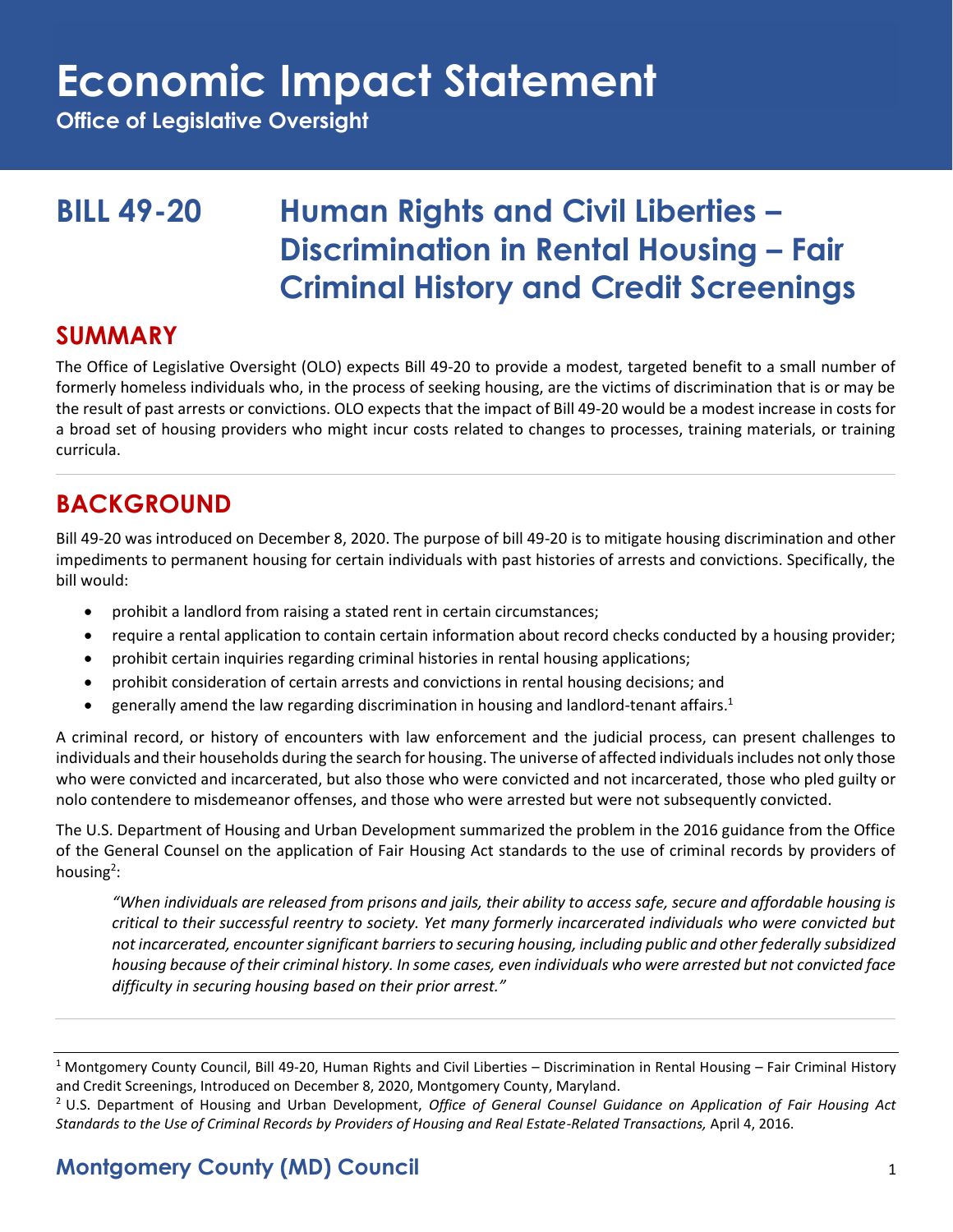**Office of Legislative Oversight**

The scale of the problem is difficult to quantify using federal data.<sup>3</sup> That said, the number of individuals who could potentially be affected by discrimination based on arrest or conviction records is substantial.

- By some estimates, more than one-half of all Americans has had at least one family member incarcerated.<sup>4</sup>
- In 2016, 91 million Americans (roughly two-fifths of the adult population of the United States) were included in the Interstate Identification Index, the Federal Bureau of Investigation (FBI) database used to determine whether someone has a criminal record. The number of individual offenders in the Maryland database of criminal history was more than 1.6 million in 2016, or more than a quarter of the total population of the State.<sup>5</sup>

A recent New York University Brennan Center study resulted in new estimates of some of the affected sub-populations: 7.7 million formerly imprisoned individuals nationwide; 12.1 million with felony convictions who were not sentenced to imprisonment; and 46.8 million convicted of misdemeanors.<sup>6</sup>

For many of these individuals, the existence of such records limits economic opportunities and negatively affects outcomes throughout their lives. For example, according to the Brennan Center's study:

- The impact of having been imprisoned is a 52% reduction in earnings;
- The impact of a previous felony conviction that did not result in imprisonment is a 22% reduction in earnings; and
- The impact of a previous misdemeanor conviction is a 16% reduction in earnings.

While these outcomes relate to earnings from employment, rather than the economic effects of housing discrimination, they illustrate the magnitude of the economic challenges facing individuals whose histories include past encounters with the criminal justice system.

Past studies of housing discrimination have generally focused on racial discrimination and have more commonly examined the for-sale market rather than the for-rent market. Many such studies illustrate that minorities are steered towards predominantly minority neighborhoods. Authors of one recent study<sup>7</sup> outlined the potential effects of such steering:

*"If housing market discrimination constrains a household's choice set during a search, then discriminatory behavior will impact the likelihood that minority households locate in disadvantaged neighborhoods. A large body of evidence suggests that such constraints could impact labor market outcomes, educational attainment, criminal activity, physical safety and environmental health."* 

The research is less clear on whether such steering occurs in the rental market, or whether the same dynamic is at play when the discrimination is primarily based on arrest or conviction rather than on race. Given that minorities are disproportionately affected by encounters with the judicial system, and that the negative outcomes associated with housing discrimination stem from a constrained set of location choices, the statement is probably also true for those who

<https://www.ncjrs.gov/pdffiles1/bjs/grants/251516.pdf>

<sup>3</sup> See, e.g., Dr. Nicholas Eberstadt, "*America's Invisible Felon Population: A Blind Spot in US National Statistics,* Statement before the Joint Economic Committee on the Economic Impacts of the 2020 Census and Business Uses of Federal Data, 2019.

<sup>4</sup> FWD.us, *Every Second: The Impact of the Incarceration Crisis on America's Families*, 2019, [https://everysecond.fwd.us/downloads/EverySecond.FWD.us.pdf.](https://everysecond.fwd.us/downloads/EverySecond.FWD.us.pdf)

<sup>5</sup> Becki Goggins and Dennis DeBacco. *Survey of State Criminal History Information Systems: A Criminal Justice Information Policy Report, 2016*. U.S. Department of Justice, Bureau of Justice Statistics, February 2018, Table 20,

<sup>6</sup> Terry-Ann Craigie, Ames Grawert, and Cameron Kimble, *Conviction, Imprisonment, and Lost Earnings.* Brennan Center for Justice at New York University School of Law, 2020.

<sup>7</sup> Peter Christensen and Christopher Timmins, *"Sorting or Steering: Experimental Evidence on the Economic Effects of Housing Discrimination,"* Working Paper 24826, National Bureau of Economic Research, October 2019.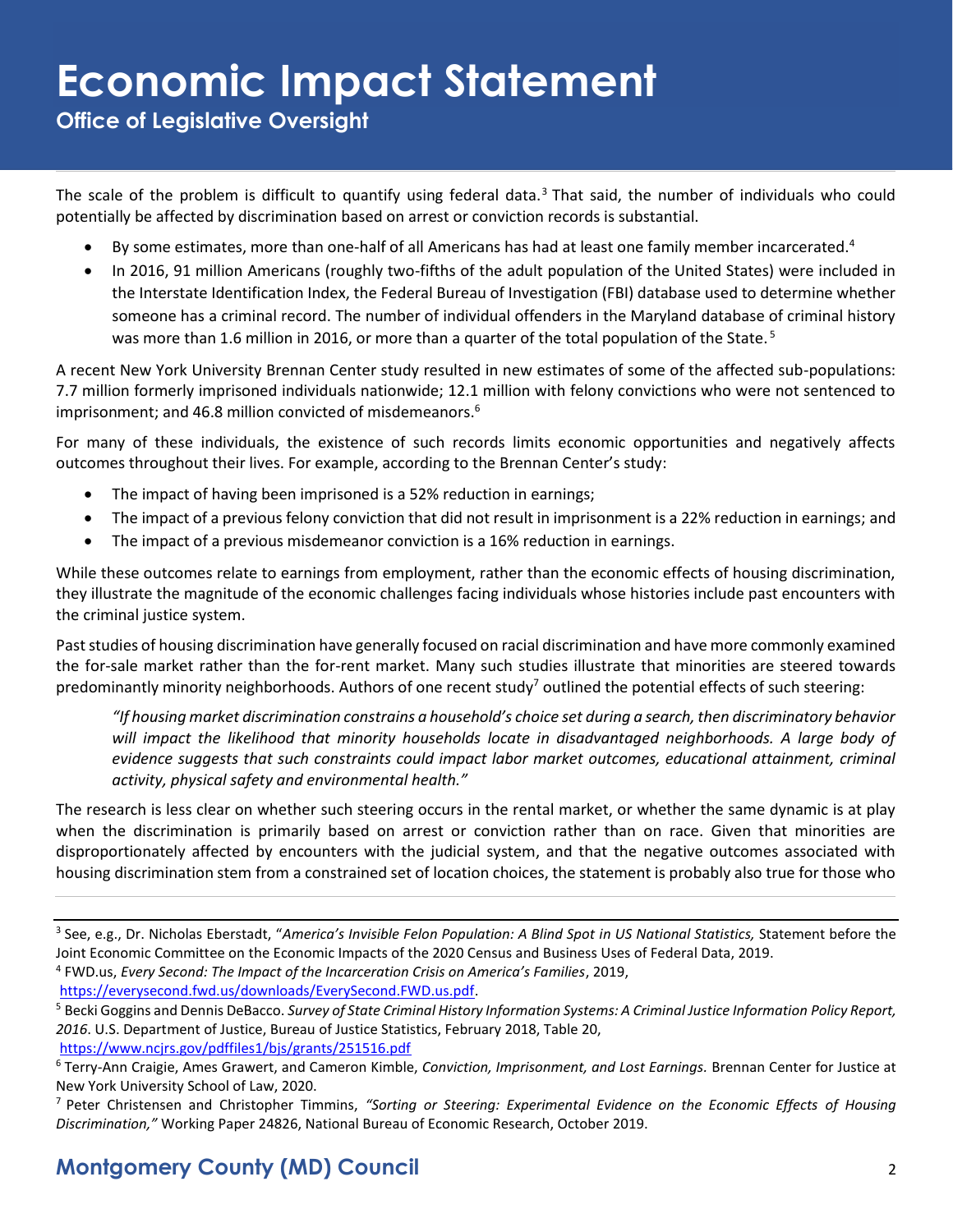**Office of Legislative Oversight**

have difficulty finding rental housing as a result of discrimination based on a history of arrests or convictions. The housing choices for such individuals are more likely to be in locations that are generally farther from jobs, not served by high quality schools, and that are less safe and less healthy than the housing options that would be available to a similar individual without a criminal background or history.

Bill 49-20 would prohibit a landlord from conducting a criminal record or background check of a prospective tenant until after a conditional offer of housing has been made to the prospective tenant. The bill would also prohibit inquiring into or making decisions about - whether to rent to an individual based on a history that includes certain arrests or misdemeanors. Specifically, a landlord would not inquire into or consider whether the applicant has been arrested for a matter that did not result in conviction, or whether an applicant has an arrest record or a conviction record or has been accused of violations of several specific provisions of Maryland law.

### **METHODOLOGIES, ASSUMPTIONS, AND UNCERTAINTIES**

OLO did not use any methodologies in this analysis. OLO assumes that the universe of County residents who have records of previous encounters with law enforcement or the judicial system is relatively large and consistent with the best available national statistics. OLO further assumes that a significant number of homeless individuals have previously been arrested or convicted of crimes. OLO cannot make any assumptions regarding the number of County or regional residents who have been arrested for or convicted of the specific Maryland crimes identified in Bill 49-20.

Uncertainties largely stem from the fact that there is so little information available regarding the number of individuals with arrest and conviction records, the geographic and socio-economic characteristics of those individuals, how frequently those individuals encounter housing discrimination generally, and how frequently housing discrimination is primarily based on arrest and conviction records rather than other characteristics (such as race, credit history, etc.).

Dr. Nicholas Eberstadt, author of *Men Without Work: America's Invisible Crisis,* provided insights regarding this "blind spot in U.S. National Statistics" in his 2019 testimony<sup>8</sup> to the Joint Economic Committee:

*"What do we know about this huge contingent of people? Almost nothing. Age, sex, ethnicity, living arrangement, family situation, income, educational profile, health status, and all the rest of the data the US federal statistical system collects for our national population cannot be cross-referenced by arrest status…"*

For those with past felony or misdemeanor convictions, the impact on economic outcomes is even larger than it is for those with only arrest records. However, as with arrest records, the quality of the data has been a barrier to developing a better understanding of the problems faced by this population.

Furthermore, even the most current and relevant studies lack the granularity that would be necessary to estimate or quantify the potential impacts of local legislation. For example, while the 2016 *Survey of State Criminal History Information Systems* included the number of records in Maryland's database, those records relate to Maryland criminal records and not Maryland residency.

This legislation, in contrast, affects the population of potential Montgomery County renters, and many of the provisions in the legislation relate to violations of specific Maryland laws. Of course, even many of the renters with criminal records or histories may have been arrested for or convicted of violating the laws of other states, rather than simply the laws of

#### **Montgomery County (MD) Council** 3

<sup>8</sup> Dr. Nicholas Eberstadt, *America's Invisible Felon Population: A Blind Spot in US National Statistics*. Statement before the Joint Economic Committee on the Economic Impacts of the 2020 Census and Business Uses of Federal Data, 2019.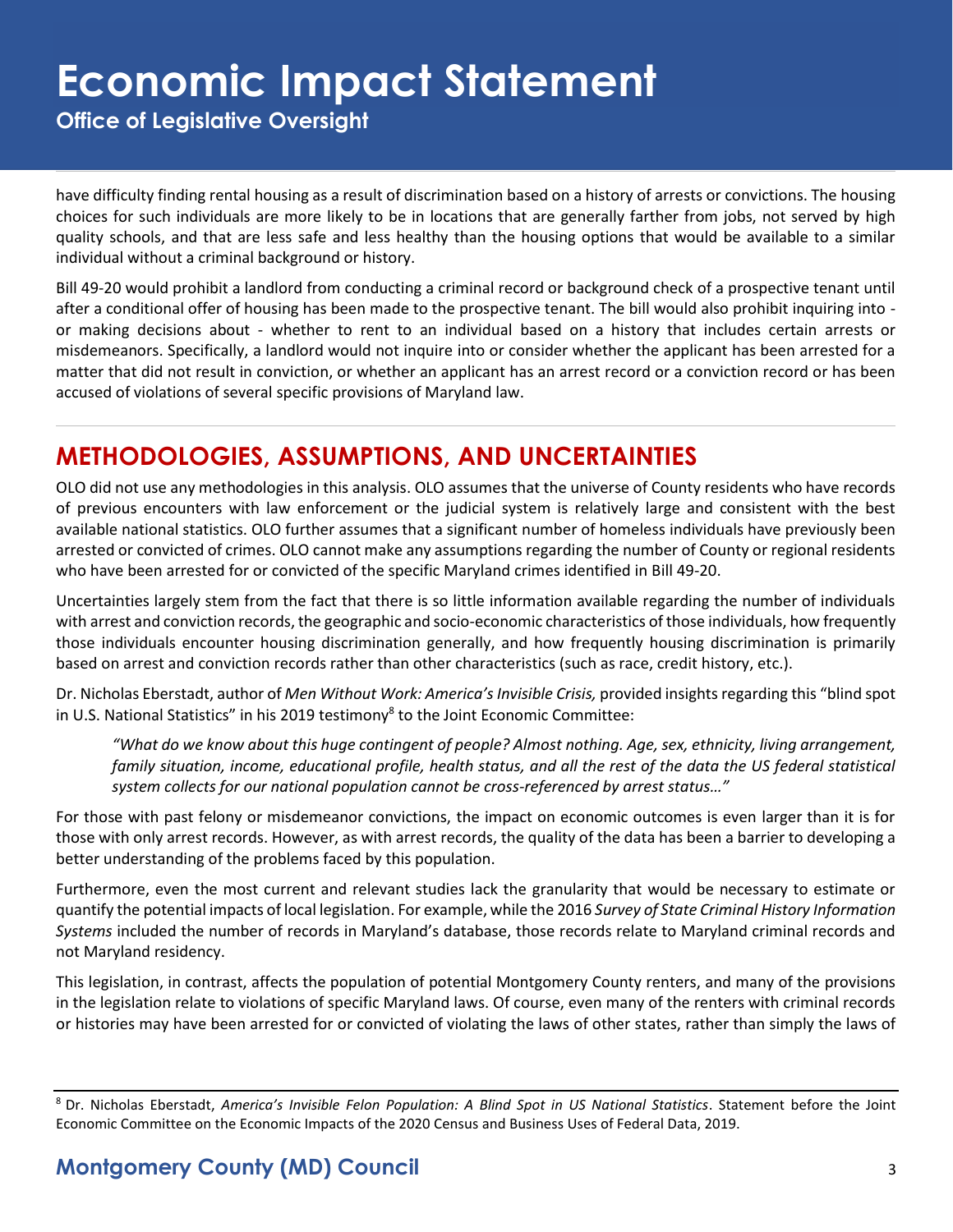**Office of Legislative Oversight**

Maryland. Similarly, many of those who have previously encountered Maryland's judicial system may in fact reside in other States.

There is also overlap between the provisions of Bill 49-20 and existing laws. State and Federal law prohibit housing discrimination against members of a protected class.<sup>9</sup> This overlap makes it difficult to estimate the effect on economic outcomes for affected individuals, and difficult to estimate the effect of the legislation on the practices and policies of real estate providers.<sup>10</sup>

An additional source of uncertainty is the degree to which the "ban the box" approach will affect outcomes. It remains unclear whether the "ban the box" approach will result in improved outcomes for the intended beneficiaries of such laws rather than merely changing the policies and practices of housing providers.<sup>11</sup>

### **VARIABLES**

The following variables could affect the economic impacts of the proposed legislation:

- The number of housing providers who reside in the County;
- Profit margins for housing providers who reside in the County;

9 See 42 U.S.C. §3601 *et seq.* and Maryland Code Annotated §20-702 *et seq.*

 $10$  The overlap is illustrated by the existing guidance from HUD regarding the application of the Fair Housing Act to the use of arrest and conviction records in housing. The U.S. Fair Housing Act prohibits housing discrimination in the sale, rental, or financing of dwellings and in other housing related activities on the basis of race, color, religion, sex, disability, familial status, or national origin.<sup>10</sup> A decision not to rent to an individual on the basis of a past arrest or conviction may constitute a violation of the Fair Housing Act under certain circumstances. The following steps are involved in analyzing whether a policy or practice violates the Fair Housing Act:

- Step #1: In evaluating whether a housing provider is using criminal history in a manner that violates the Act, the first step is for the plaintiff to prove that the policy has a discriminatory effect. This burden is satisfied by proving that the practice actually or predictably results in a disparate impact on a group of persons because of their race or national origin.
- Step #2: Subsequently, the burden shifts to the housing provider to prove that the policy is necessary to achieve a substantial, legitimate, nondiscriminatory interest of the provider. To prove this, the housing provider must not only provide evidence proving that such an interest exists but must also show that the challenged policy actually achieves that interest.
- Step #3: Finally, if a housing provider is able to prove that its criminal history policy or practice is necessary to achieve its substantial, legitimate, nondiscriminatory interest, then the burden shifts back to the plaintiff who must show that such interest could be served by a different practice that has a less discriminatory effect.

Furthermore, housing discrimination against protected classes is also prohibited under Maryland law. Article \*\* of the Maryland Annotated Code makes it illegal to discriminate on the bases of race, color, religion, marital status, physical or mental disability, national origin, sex, or familial status. The Maryland Commission on Human Relations investigates and conciliates some housing discrimination complaints, while the Real Estate Commission enforces other relevant provisions of Maryland law.

 $11$  It is not yet clear to what extent "ban the box" laws positively affect economic outcomes. See, e.g., Christina Plerhoples Stacy and Mychal Cohen, *Ban the Box and Racial Discrimination: A Review of the Evidence and Policy Recommendations*, Urban Institute, 2017. Plerhoples and Cohen conclude that while "ban the box" laws do increase callback rates for job applicants with arrest or conviction records, they do not increase the rate at which those individuals are hired. The authors summarize the research thusly: "[R]ecent research has concluded that ban the box also reduces the likelihood that employers call back or hire young black and Latino men…These findings suggest that when information about a person's criminal history is not present, employers may make hiring decisions based on their perception of the likelihood that the applicant has a criminal history. Racism, harmful stereotypes, and disparities in contact with the justice system may heavily skew perceptions against young men of color."

#### **Montgomery County (MD) Council** 4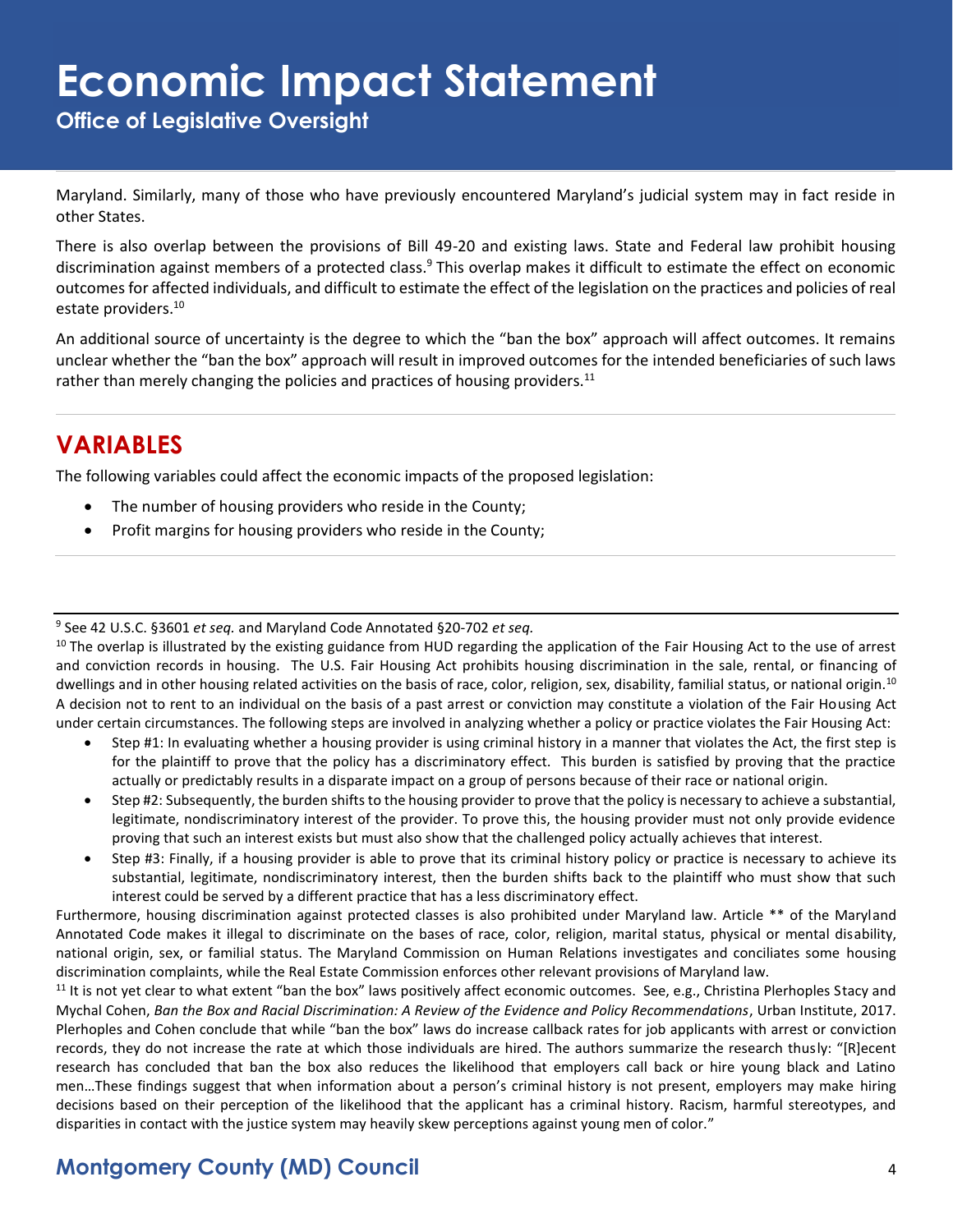**Office of Legislative Oversight**

- The costs to business organizations associated with changing business processes and training materials for real estate professionals in order to ensure future compliance with the law;
- The cost of economic disruptions caused by being denied rental housing due to discrimination;
- The universe of re-housing options available to homeless individuals in the County; and
- The extent to which arrest and conviction records are used as a pretext, rather than as a basis, for making decisions regarding whether to rent to a particular applicant.

### **IMPACTS**

**WORKFORCE** ▪ **TAXATION POLICY** ▪ **PROPERTY VALUES** ▪ **INCOMES** ▪ **OPERATING COSTS** ▪ **PRIVATE SECTOR CAPITAL INVESTMENT** ▪ **ECONOMIC DEVELOPMENT** ▪ **COMPETITIVENESS**

#### **Businesses, Non-Profits, Other Private Organization**

OLO believes that Bill 49-20 will have a small, negative economic impact on some private organizations in the County in the form of additional costs and changes to processes.<sup>12</sup> Rental housing managers, leasing agents, and landlords will need to modify some lease forms and business practices. It is also possible that the legislation will generate a need for some changes to continuing education curricula or training program literature for housing providers. The costs associated with those potential outcomes is modest and would be near-term in nature.

Housing providers currently face tort liability in certain circumstances when the criminal behavior of residents imperils other residents and may be subject to legal risks associated with potential tort liability if their property is deemed a public nuisance or danger to the neighborhood. To the extent that such liability exists, the costs associated with that liability would be of an ongoing nature. This legislation, and any resulting change to the practices of housing providers regarding criminal background checks, *may* result in additional legal risk for housing providers. State legislation could clarify the circumstances under which an aggrieved or injured party could bring a cause of action against a landlord who is making a good faith effort to balance their duty to their residents and their obligation to comply with local law.

#### **Residents**

OLO is not able to quantify the economic impact on individuals for several reasons. It is not possible to quantify the incidence or prevalence of discriminatory pre-leasing practices, nor is it possible to quantify the extent to which a change in local law would reduce the frequency at which discriminatory practices occur. Furthermore, in the absence of research that separates the effects of housing discrimination from other forms of discrimination, it is not possible to estimate the potential long-term cost to individuals that is associated with being the victim of housing discrimination. As such, OLO cannot quantify the extent to which the prohibitions in Bill 49-20 will mitigate the negative economic outcomes associated with these specific discriminatory practices.

That said, OLO believes that the legislation will have a positive, targeted impact on the economic well-being of a small number of individuals or households. The magnitude of that impact could be substantial for the limited universe of individuals who otherwise might have been subjected to housing discrimination based on a history that includes past arrests or convictions.

 $12$  For the Council's priority indicators, see Montgomery County Council, Bill 10-19 Legislative Branch – Economic Impact Statements – Amendments, Enacted on July 30, 2019, Montgomery County, Maryland, 3.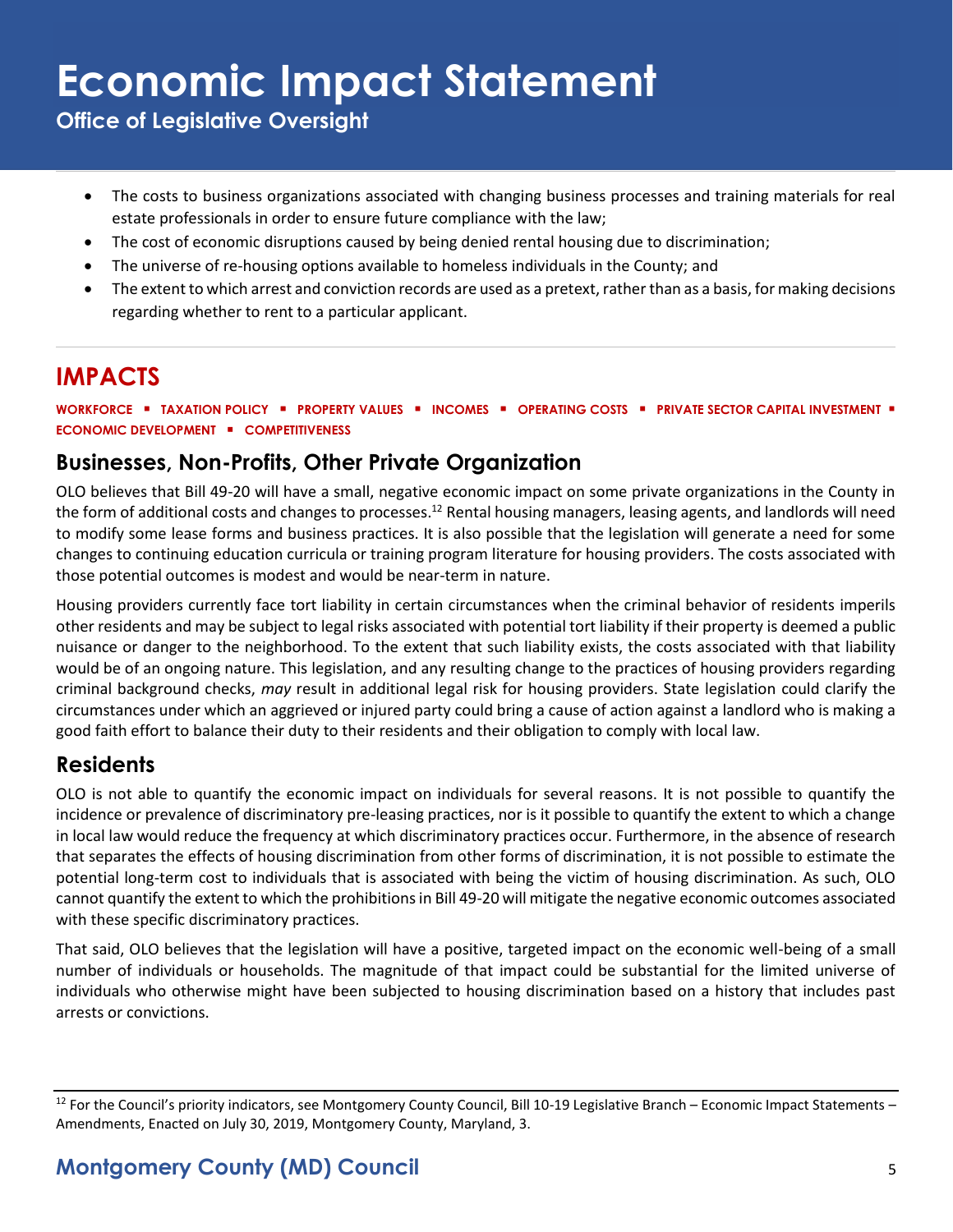**Office of Legislative Oversight**

While it is not possible to accurately estimate how many County residents are potentially affected, the Brennan Center study provides a basis for some order-of-magnitude illustrations. That study found that 7.7 million living Americans had been imprisoned, 12.1 million had been convicted of felonies but not imprisoned, and 46.8 million had been convicted of misdemeanors. If those individuals were distributed proportionately on the basis of population, the Montgomery County figures would be roughly:

- 25,000 formerly imprisoned individuals
- 39,000 individuals with felony convictions who have not been imprisoned
- 150,000 individuals with misdemeanor convictions

Together, those groups would constitute 20% of the County's population. The bill's sponsors intend for the legislation to specifically address the challenges faced by homeless individuals. According to the most recent "point-in-time" count, the homeless population of the County in 2019 was 647 individuals (including 441 individuals and an additional 206 people who belong to 61 family units).<sup>13</sup> While it is not clear what percentage of those individuals have previously been arrested or convicted, it is safe to assume that the number is high.<sup>14</sup>

It is difficult to provide an accurate estimate of the portion of those individuals who might be the subject of housing discrimination of any kind during a year, though recent experience indicates that a relatively small number of such cases are reported to the Office of Human Rights.<sup>15</sup>

### **QUESTIONS FOR CONSIDERATION**

OLO recommends clarifying whether the Office of Human Rights needs additional legislative authority to investigate claims of housing discrimination on the basis of arrest or conviction records, or whether the Office simply needs new screening criteria for determining whether such claims fall within their existing jurisdiction, or new policies related to pursuing cases of housing discrimination on the basis of arrest or conviction records when the victim is a member of a protected class.

#### **WORKS CITED**

Christensen, Peter and Christopher Timmins. "Sorting or Steering: Experimental Evidence on the Economic Effects of Housing Discrimination." Working Paper 24826. National Bureau of Economic Research. October 2019.

Craigie, Terry-Ann, Ames Grawert, and Cameron Kimble. *Conviction, Imprisonment, and Lost Earnings.* Brennan Center for Justice at New York University School of Law. 2020.

Eberstadt, Dr. Nicholas. *America's Invisible Felon Population: A Blind Spot in US National Statistics*. Statement before the Joint Economic Committee on the Economic Impacts of the 2020 Census and Business Uses of Federal Data. 2019.

[http://www.mensshelterofcharlotte.org/wp-content/uploads/2014/01/Criminal\\_History\\_2011.pdf](http://www.mensshelterofcharlotte.org/wp-content/uploads/2014/01/Criminal_History_2011.pdf)

<sup>13</sup> Montgomery County's point-in-time survey is conducted annually. The most recent point-in-time survey for which data is available was conducted on January 23, 2019. For more information se[e https://www.montgomerycountymd.gov/homelessness/numbers.html](https://www.montgomerycountymd.gov/homelessness/numbers.html) <sup>14</sup> For example, in 2011, the Men's Shelter of Charlotte (North Carolina) surveyed its clients in an effort to ascertain to what extent those clients had previously experienced arrests and convictions. In that survey, 75 of 96 men surveyed responded that they had been arrested at least once (78.1%). Forty respondents had spent time in either State or Federal prison.

<sup>&</sup>lt;sup>15</sup> In response to our inquiry, the County's Office of Human Rights indicated that they have 44 current claims of housing discrimination of any kind against members of protected classes.